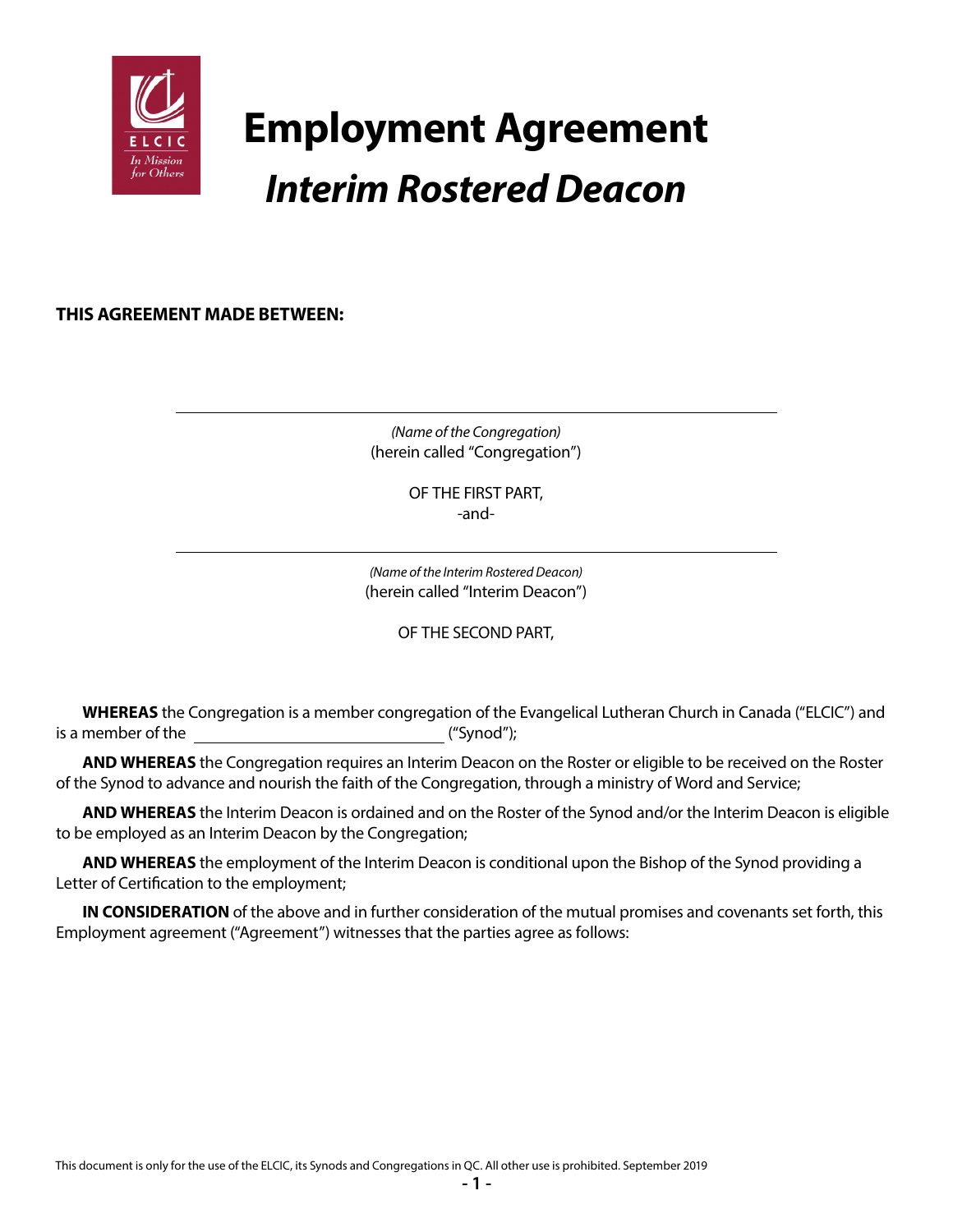### **PREREQUISITES TO EMPLOYMENT**

- 1. This employment contract and the employment of the Interim Deacon are conditional upon:
	- a. a Letter of Certification to the employment being provided by the Bishop of the Synod prior to the commencement of the Interim Deacon's employment by the Congregation;
	- b. the Interim Deacon being eligible for and remaining on the Roster of the Synod;
	- c. the Interim Deacon shall provide to the Congregation a current and satisfactory to the Congregation criminal record check (in Ontario a Criminal record and judicial matters check); and because this employment will require interacting with vulnerable persons meaning a person who, because of their age, a disability or other circumstances, whether temporary or permanent, (a) is in a position of dependency on others, or (b) is otherwise at a greater risk than the general population of being harmed by a person in a position of trust or authority towards them, the Interim Deacon must also provide to the Congregation:
		- i. a Child Abuse Registry Check (if available in the province(s) in which the Interim Deacon has resided in the past three (3) years); and
		- ii. a Vulnerable Sector or Child Intervention Check;
	- d. the Interim Deacon, after being provided the ELCIC Sexual Abuse or Harassment Policy ("Policy"), agreeing to review and abide by the Policy, and signing the Acknowledgement Form that is part of the Policy and returning such to the Synod office.

## **ONGOING OBLIGATIONS OF THE DEACON & THE CONGREGATION**

- 2. a. During and continuing throughout the employment, the Interim Deacon accepts that the following ongoing obligations are required to maintain the employment:
	- i. the Interim Deacon must remain in good standing on the Roster of the Synod;
	- ii. the Interim Deacon must conduct the Interim Deacon's affairs in accordance with the Constitution and Bylaws of the ELCIC and the Synod;
	- iii. the Interim Deacon must immediately notify the Congregation if the Interim Deacon is removed from the Roster of the Synod or if the privileges of the Interim Deacon as a minister on the Roster of the Synod are suspended or terminated;
	- iv. depending on the length of the employment the Congregation shall be entitled to require the Interim Deacon to provide current Checks satisfactory to the Congregation (including fingerprint-based Checks) once every three years at the Congregation's expense, and the Interim Deacon shall comply with such requirement;
	- v. depending on the length of the employment the Interim Deacon to provide the Congregation with certification of participation in 'Healthy Boundaries' training every five years; and
	- vi. the Interim Deacon agrees that the onus is on the Interim Deacon to advise the Congregation immediately if there is any charge or conviction under the Criminal Code of Canada.
	- b. Throughout the employment the Congregation accepts the following ongoing obligations to the Interim Deacon:
		- i. to ensure that the compensation benefits agreed to, including vacation and paid holidays are provided to the Interim Deacon;
		- ii. to provide the Interim Deacon a place to work to make sure the Interim Deacon has access to the workplace;
		- iii. to provide the Interim Deacon the tools and equipment needed to perform the Interim Deacon's functions;
		- iv. to make sure the Interim Deacon's working conditions are safe; and
		- v. to treat the Interim Deacon with respect and make sure the Interim Deacon is not harassed or discriminated against.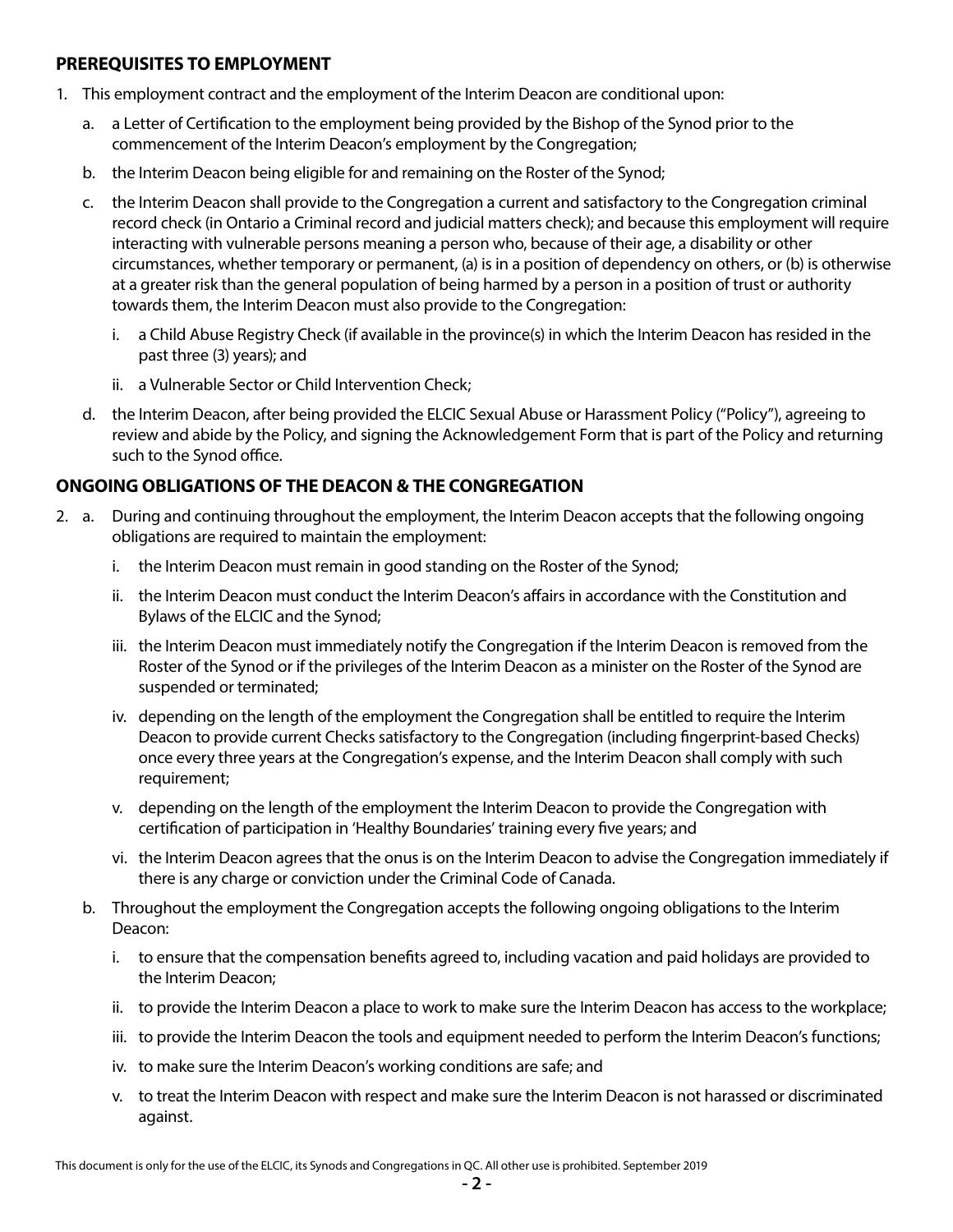#### **REMUNERATION AND BENEFITS**

- 3. a. The Congregation shall compensate the Interim Deacon with a salary which includes, if applicable, housing allowance hereinafter "Salary" and benefits which include:
	- i. please check ONE of the following:

 an initial Salary (determined after consideration of the synodical salary guidelines) of \$ per annum paid in instalments;

**or** *or* 

 $\Box$  an initial Salary (determined after consideration of the synodical salary guidelines) of \$ per month paid in instalments;

**or** *or* 

 $\Box$  an initial Salary (determined after consideration of the synodical salary guidelines for part-time interim ministers) specifically:

 The Deacon agrees and recognizes that this Salary shall be inclusive of all aspects of the work performed to the benefit of the Congregation. As long as the interim employment continues the Salary shall be reviewed annually;

- ii. membership, when eligible, in the ELCIC Pension Plan sponsored by ELCIC Group Services Inc. ("GSI") as it may be introduced and modified from time to time thereafter, at the sole discretion of GSI;
- iii. membership, when eligible, ELCIC Group Benefits Plans administered by GSI as it may be introduced and modified from time to time thereafter, at the sole discretion of GSI;
- iv. participation in ELCIC Programs including the Continuing Education Plan;
- v. vacation in accordance with the approved policies;
- vi. professional expenses paid by the Congregation in accordance with the approved policies;
- vii. moving expenses, when applicable, including travel paid by the Congregation; specific details are as follows:

 viii. reasonable expense reimbursement, not otherwise provided for, incurred in attending conventions and other official meetings at which the Interim Deacon's attendance is required. The expenses shall be reimbursed upon presentation of an itemized expense report together with the appropriate supporting receipts, within a maximum period of 60 days following the date on which the expense has been incurred, prepared in accordance with the applicable policies and procedures of the Congregation.

- b. The Interim Deacon acknowledges and agrees that the ELCIC Pension Plan, ELCIC Group Benefit Plans, and any ELCIC Programs can be changed from time to time and any such change shall not constitute a fundamental change to the terms of the employment when the Interim Deacon is provided with thirty (30) days' advance notice of the change.
- c. If the Congregation is providing the Interim Deacon with a residence for the personal use of the Interim Deacon and members of the Interim Deacon's immediate family during the term of the Interim Deacon's employment, the terms shall be as set out in a Residence Agreement and shall be attached to this agreement as Schedule "A".

d. remuneration provided under this Agreement shall be subject to such deductions as the Congregation is from time to time required to make pursuant to law, government regulation, for benefits or by consent of the Interim Deacon.

This document is only for the use of the ELCIC, its Synods and Congregations in QC. All other use is prohibited. September 2019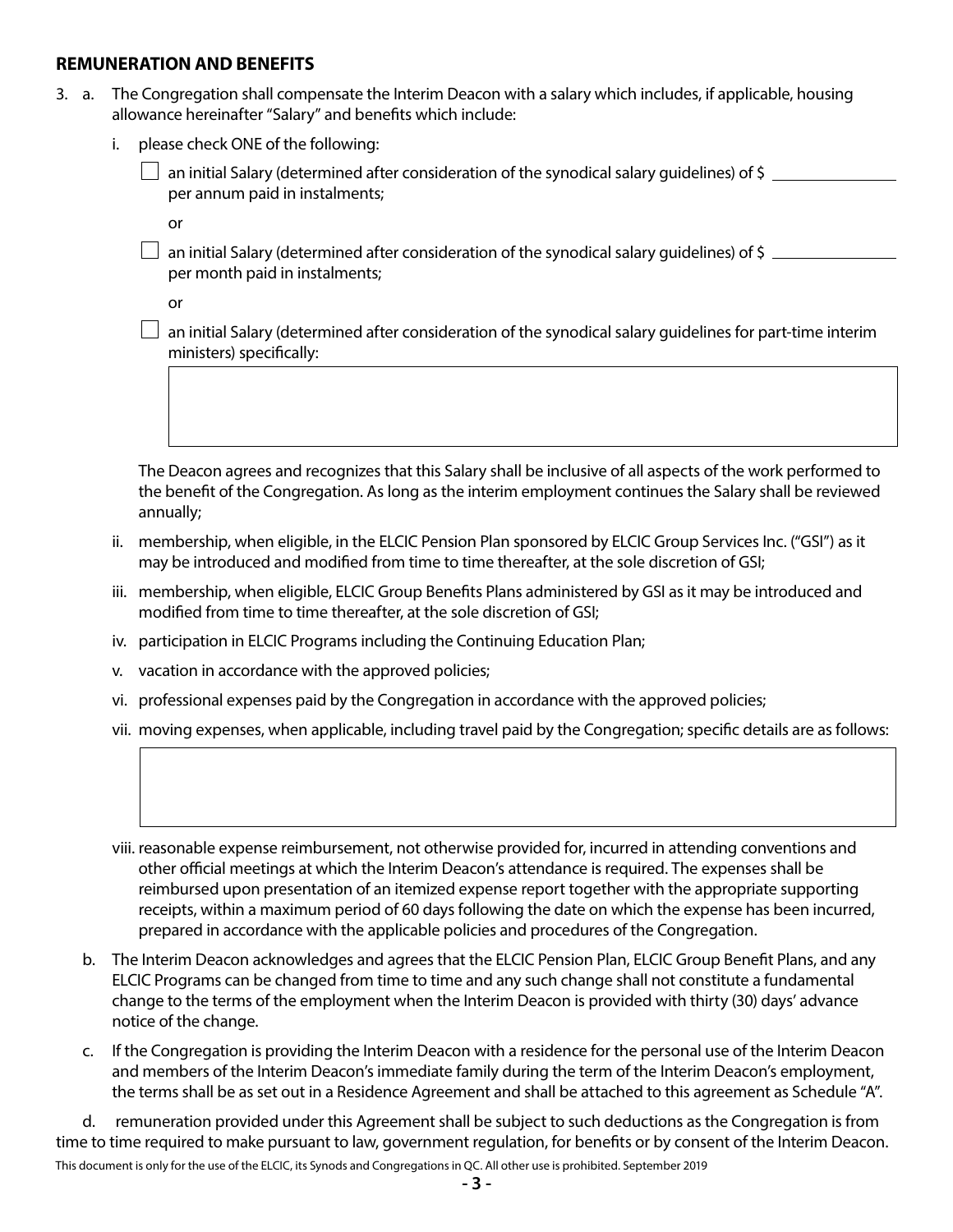## **SCOPE OF POSITION & COOPERATION WITH SYNOD**

- 4. a. Neither the ELCIC nor the Synod is the Interim Deacon's employer, but the nature of this ministry and the Interim Deacon's employment requires that the Interim Deacon work and cooperate with the Synod and the Bishop of the Synod for the greater good of the ELCIC, the Synod, and Congregation.
	- b. The Interim Deacon shall at all times faithfully, diligently, and to the best of the Interim Deacon's skill, ability, experience and talents, perform the Interim Deacon's duties.
	- c. During the term of this Agreement the Interim Deacon shall not participate in any other business, occupation, or become an employee or agent of any corporation, firm or individual, except with the consent, which shall not be unreasonably withheld, of the Congregation and after the Interim Deacon has consulted with the Bishop of the Synod.
	- d. The Interim Deacon shall not participate in any activity, be it professional or personal, that is in conflict with the Interim Deacon's duties to the Congregation.

## **CONFIDENTIALITY**

5. The Interim Deacon acknowledges and agrees that the Interim Deacon has a duty of confidentiality to the Congregation and that the duty includes maintaining the confidentiality of confidential information. "Confidential Information" is defined to include but it is not limited to: information with respect to the financial, business and human resources management of the Congregation. Accordingly, the Interim Deacon undertakes and agrees not to disclose Confidential Information to any person not authorized to receive the Confidential Information without the express written permission of the Congregation, and that the Interim Deacon shall use the Interim Deacon's best efforts to maintain the secrecy of all of the Confidential Information.

The Interim Deacon agrees that this duty of confidentiality survives the termination of this Agreement and the Interim Deacon's employment.

#### **TERM**

6. The employment of the Interim Deacon by the Congregation shall commence on the \_\_\_\_\_\_ day of ., 20 <sub>carr</sub> and shall continue until such time as a regularly called Deacon begins his/her ministry and at that time the employment shall be terminated in accordance with this Agreement.

## **NOTICE OF TERMINATION NOT FOR CAUSE**

- 7. a. Notwithstanding any termination of employment provisions set out in the Constitution and Bylaws of the Congregation, the Synod, or the ELCIC, in the event of a not for cause termination, the respective rights of the Congregation and the Interim Deacon shall be those set out in this article seven.
	- b. The employment of the Interim Deacon may be terminated by the Congregation at any time without cause (which includes but is not limited to when a regularly called Deacon begins his/her ministry) upon the Congregation providing to the Interim Deacon the following:
		- i. written notice or pay in lieu of notice (the "Notice Period") of thirty calendar days or the minimum termination notice required by the applicable employment standards legislation, whichever is the greater;
		- ii. the Notice Period may, at the discretion of the Congregation, be provided by way of working notice or payment of the equivalent Salary in lieu of notice or a combination thereof;
		- iii. where the Notice Period is in whole or in part provided by way of pay in lieu of notice, the Congregation may, in its sole discretion, provide such pay in lieu of notice in a lump sum or through continuation of payment of the Interim Deacon's Salary through payroll;
		- iv. to the extent required by the applicable employment standards legislation, if the Interim Deacon is entitled to severance pay in addition to the Notice Period, the Congregation shall provide the required severance pay to the Interim Deacon;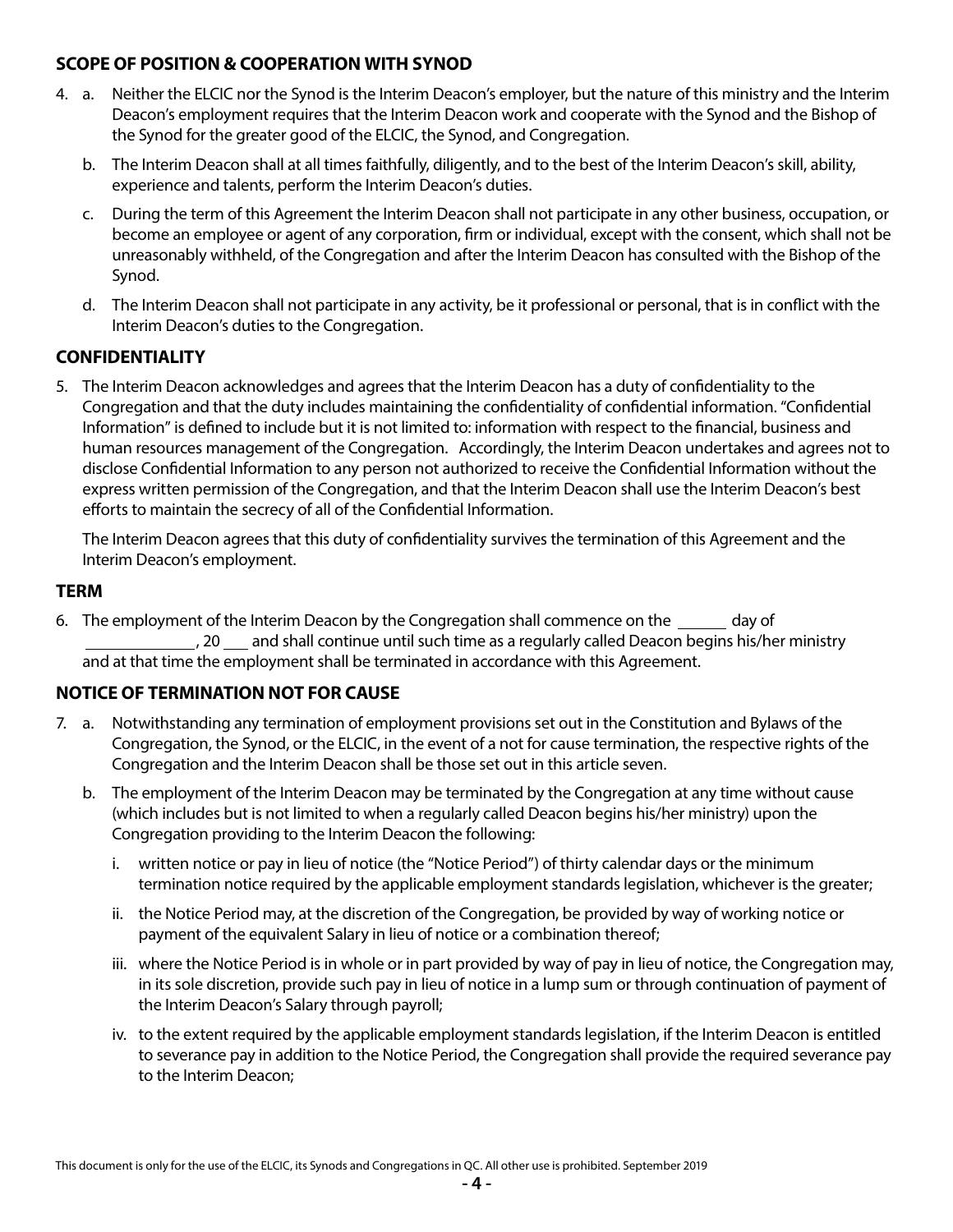- v. if and to the extent required by the applicable employment standards legislation, the Congregation shall continue to make whatever benefit plan contributions are required to maintain the Interim Deacon's benefit plans for the statutory notice period in the applicable employment standards legislation; and
- vi. the Congregation shall also provide any other minimum rights, benefits and entitlements (if any) required by the applicable employment standards legislation to the extent that such rights, benefits and entitlements have not already been provided.
- c. The Interim Deacon can terminate employment upon reasonable notice. The parties to this Agreement have determined that in this case reasonable notice is thirty (30) days (the "Reasonable Notice"). The Reasonable Notice however may be waived in whole or in part by the Congregation with payment to the Interim Deacon of the remaining Reasonable Notice.

## **TERMINATION OTHER**

8. Other than in the event of a not for cause termination, the employment of the Interim Deacon may be terminated for any of the reasons listed and processes provided for in the Constitution and Bylaws of the Congregation, the Synod and the ELCIC.

## **DISCIPLINE**

9. The grounds for discipline and the disciplinary procedures set out in the Constitution and Bylaws of the ELCIC and the Manual Re Discipline for Rostered Ministers shall apply to the Interim Deacon, including but not limited to disciplinary penalties such as suspension from employment and/or removal from the Roster as well as any right of appeal available to the Interim Deacon with respect to such.

### **ENTIRE AGREEMENT**

10. This Agreement contains the entire agreement between the parties hereto as it relates to the matters set out herein and this Agreement supersedes all previous negotiations, understandings and agreements whether verbal or written with respect to any matters herein referred to. To be effective, any changes or modifications to this Agreement shall be made in writing and signed by both parties.

#### **SEVERABILITY**

11. The parties agree that in the event that any provision, clause, article, attachment herein, or part thereof, which forms part of this Agreement, is deemed void, invalid or unenforceable by a court of competent jurisdiction, the remaining provisions, clauses, articles, attachments or parts thereof, shall be and remain in full force and effect.

## **GOVERNING LAW**

12. This Agreement shall be construed in accordance with the laws of the Province [territory] of  $\equiv$ and the laws of Canada as applicable. Should any dispute or litigation arise with respect to this Agreement, the parties agree that the Courts of the Province of Quebec, judicial district of Montreal, shall have exclusive jurisdiction.

## **NOTICES**

13. Where by this Agreement any notice is to be or may be given by one party to the other, such notice may be personally delivered or may be given by registered mail and shall be deemed to have been effectively given if sent by registered mail, postage prepaid, correctly addressed to the party to whom such notice is to be given, and any such notice when so mailed shall be deemed to have been received four (4) days after it was mailed.

#### **RETURN OF MATERIALS**

14. All files, forms, books, materials, written correspondence, memoranda, documents, manuals, computer disks and software products in any form or media whatsoever pertaining to the affairs and interests of the Congregation that may come into the possession or control of the Interim Deacon shall at all times remain the property of the Congregation. On termination of the Interim Deacon's employment for any reason, the Interim Deacon agrees to deliver promptly to the Congregation all such property of the Congregation in the possession of the Interim Deacon or directly or indirectly under the control of the Interim Deacon. The Interim Deacon agrees not to make for personal or business use, reproductions or copies of any such property or other property of the Congregation.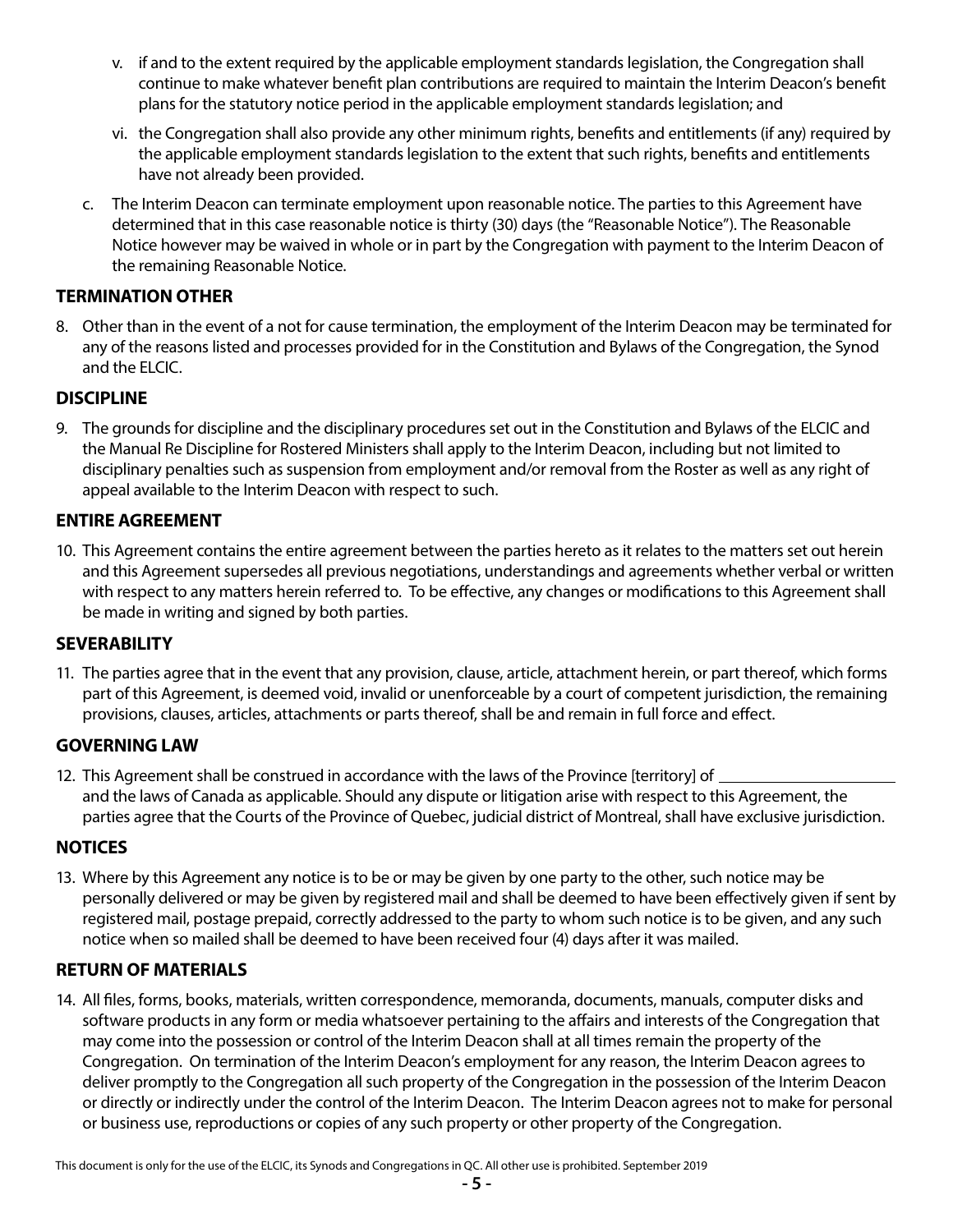Notwithstanding anything in this Agreement or at common law the parties agree that the Interim Deacon as original author of any sermon or other work used to minister to the Congregation shall remain the owner of the copyright and intellectual property with respect to such.

## **PRIVACY**

- 15. The Congregation collects personal information about the Interim Deacon:
	- a. the Interim Deacon's personal information is collected, used and disclosed for the following purposes: payroll; employee benefits; statutory deductions and remittances such as income tax; general employment purposes such as calculating length of service and for information relating to the initiation, management and termination of the employment relationship;
	- b. the Congregation only discloses personal information with third parties as required and for the purposes noted above or as required or permitted by applicable law. For example, the Congregation must disclose certain personal information with the Income Tax authorities, and, with third party providers of employee benefits;
	- c. the Interim Deacon is entitled to review and correct personal information the Congregation has collected about the Interim Deacon by communicating with the Chair of the Congregational Council; and
	- d. by signing this Agreement the Interim Deacon consents to the Congregation collecting, using and disclosing the Interim Deacon's personal information as detailed above.

#### **AGREEMENT SIGNED IN COUNTERPARTS**

16. This Agreement may be executed and delivered (by original, facsimile or electronic transmission) in multiple counterparts each of which shall be deemed to be an original and all of which together shall constitute one and the same agreement.

#### **TIMING FOR ACCEPTANCE OF THE AGREEMENT**

17. For this Agreement to be binding both parties are required to sign the Agreement on or before the \_\_\_\_\_\_\_ day of the month of  $\frac{1}{2}$ , 20  $\frac{1}{2}$ .

### **LEGAL ADVICE**

18. The Interim Deacon acknowledges that the Interim Deacon has obtained, or has had an opportunity to seek, independent legal advice in connection with the negotiation and execution of this Agreement, and further acknowledges that the Interim Deacon has read, understands, and agrees to be bound by all of the terms and conditions contained herein.

#### **SPECIFIC LANGUAGE**

19. The parties acknowledge that the present Agreement has been drafted in English at their request. *Les parties reconnaissent qu'elles ont demandé à ce que cette entente soit rédigée en Anglais*.